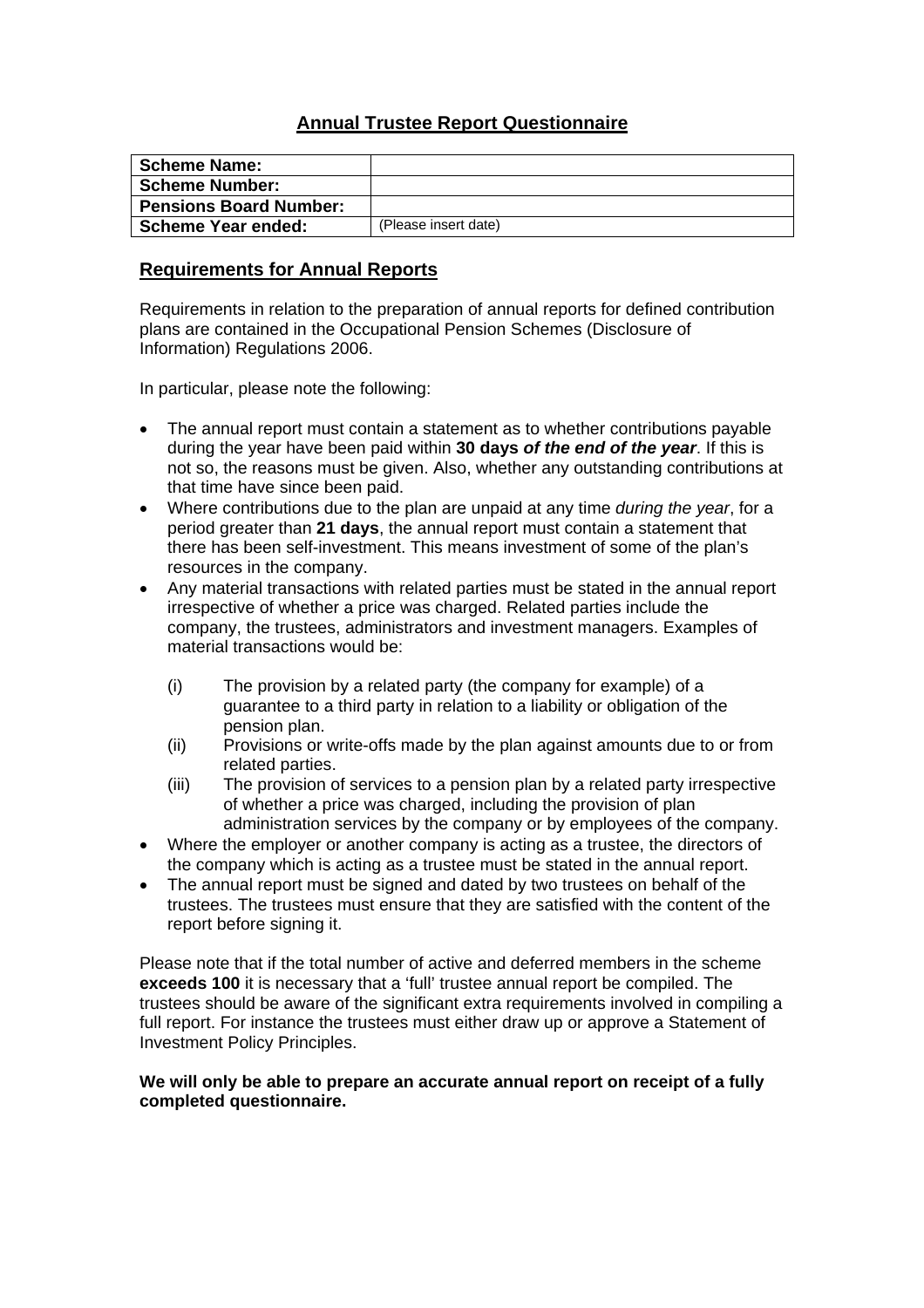**Registered Administrator:** The annual report must be prepared by the Registered Administrator. A Registered Administrator is a person who is registered with the Pensions Board to provide core administration functions for the trustees, such as preparation of the annual report. If the trustees intend for any person other than the Registered Administrator to prepare the report they should contact us immediately and arrange to replace us as Registered Administrator.

We look forward to receiving the completed questionnaire so that we may prepare the latest annual report.

### **Contribution & Transaction details**

- 1. Have contributions due during the plan year been received by the trustees within 30 days of the end of the plan year?  $Yes \Box \text{ No } \Box$
- 2. Have contributions due been paid in accordance with the plan rules?

Yes□ No□

3. If the answer to either or both of the above questions is no, please state: (i) the reasons

| and                                                                  |
|----------------------------------------------------------------------|
| (ii) whether the matter has been resolved, and if not, the amount of |
| contributions for the year that remain outstanding                   |

- 4. At any stage during the year were contributions due outstanding for a period qreater than 21 days?  $Yes \Box \text{No} \Box$ If so, please give details including the amount outstanding
- 5. Do the trustees have procedures in place for ensuring that contributions are paid within 21 days after the month in which they were deducted from members or became due from the employer?

Yes**□** No**□** 

6. Other than the provision of scheme administration services provided by the company free if charge, are the Trustees aware of any material transactions with related parties during the year?

 $Yes \nabla$  No $\nabla$ 

If yes please give details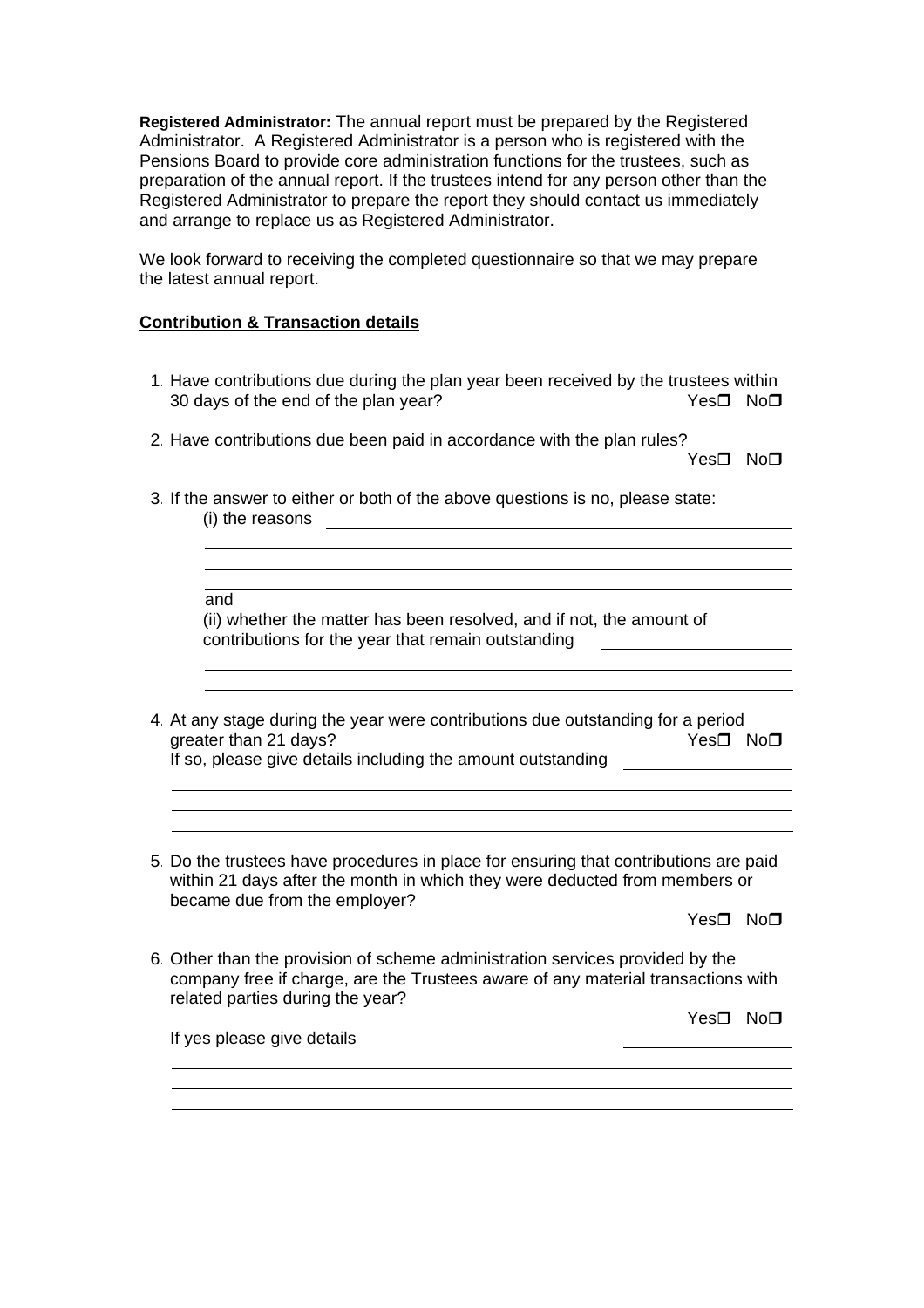# **Trustee & Company Information**

| $7_{\scriptscriptstyle{\ddots}}$ | the year?<br>or retirement              | Has there been any change in the Trustees during the year or since the end of<br>Yes□ No□<br>If so, please give full details, including dates of appointment                                                                                                                                                                                |  |  |
|----------------------------------|-----------------------------------------|---------------------------------------------------------------------------------------------------------------------------------------------------------------------------------------------------------------------------------------------------------------------------------------------------------------------------------------------|--|--|
| 8.                               | <b>Company Name</b><br><b>Directors</b> | If the company was a Trustee during the year or has been appointed as a<br>Trustee since then, please name the directors of the company. Also, if there was<br>a corporate Trustee during the year or if one has been appointed since then,<br>please name the directors of that company.<br><u> 1980 - Jan Stein, amerikansk politik (</u> |  |  |
| 9.                               |                                         | Was there more than 1 company whose employees were included in the scheme<br>at any time during the year<br>Yes <sup>□</sup> No□<br>Please list any company (other<br>than the Principal Employer)                                                                                                                                          |  |  |
|                                  |                                         | 10. Please state the names and addresses of all actuaries, auditors, solicitors and<br>banks who acted for the trustees during the year and (where different) who are<br>currently acting for the trustees. Also, please indicate any changes since the<br>previous scheme year:                                                            |  |  |
|                                  | <b>Actuaries</b>                        |                                                                                                                                                                                                                                                                                                                                             |  |  |
|                                  | <b>Auditors</b>                         |                                                                                                                                                                                                                                                                                                                                             |  |  |
|                                  | Solicitors                              |                                                                                                                                                                                                                                                                                                                                             |  |  |
|                                  | <b>Banks</b>                            |                                                                                                                                                                                                                                                                                                                                             |  |  |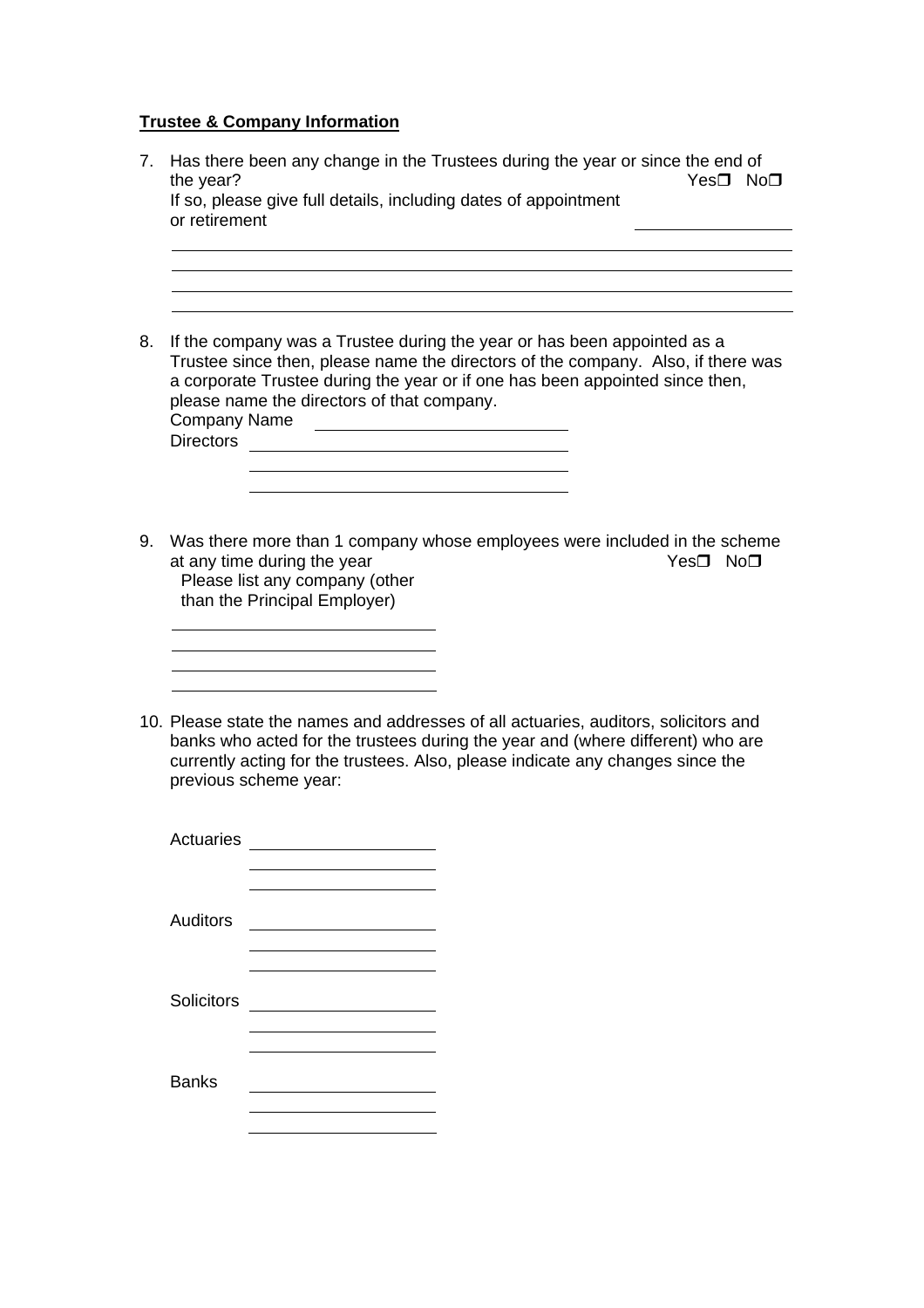### 11. **External Benefits:**

(a) If assets of the scheme are held outside of the Irish Life policies please provide:

- Valuation at start of the year (at bid-value)
- Details of all Inflows during the year, with analysis of each amount
- Details of all outflows during the year, with analysis of each amount
- Valuation at end of the year (at bid-value)
- Investment Manager's report for the year, for every fund held

Valuations at start and end of year should be split by member, and should indicate the value of AVC funds held by each member.

### **OR confirm: No assets held outside Irish Life policies € Confirm□**

(b) If other benefits are provided by the scheme through policies held outside of the Irish Life policies please provide:

- External Provider Name
- Nature of benefits (e.g. Life Assurance etc)
- Statement of cost for the year (from external provider)
- Membership reconciliation for the year, showing members at the beginning and end of the year
- Details of any balance owing to the provider at start of the year
- Details of any balance owing to the provider at end of the year
- Amounts paid (including relevant dates) to external provider during the year
- Confirmation of when any balance outstanding at year end was cleared
- Details of any claims paid by external provider during the year

### **OR confirm: No benefits provided outside Irish Life policies ← Confirm□**

**NB**: In certain cases we may not be able to provide an abridged report if assets are held externally (assets not held in Irish Life policies)

12. Is a bank account held in the name of the Trustees of the scheme Yes $\Pi$  No $\Pi$ 

If a bank account exists please provide bank statements for the year to include:

- Balance at the beginning of the year
- Balance at the end of the year

Please also furnish analysis of balance at year end: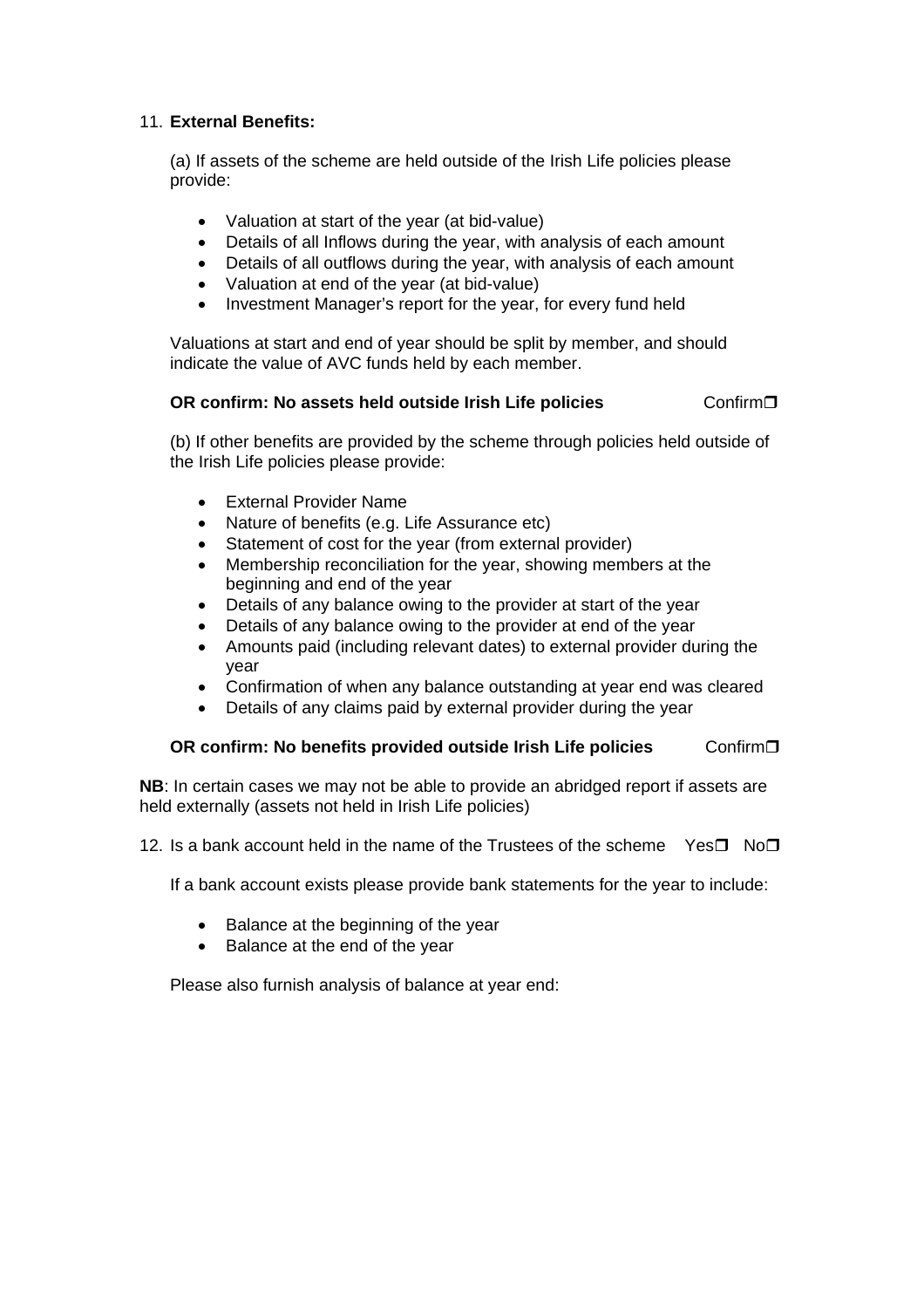13. How many formal meetings were held by the Trustees during the scheme year?

If the report is to be audited please forward minutes of any meetings for the attention of the auditors.

14. Are the Trustees in compliance with the Trustee training requirements set out in the Pensions Act? Note: any Trustee appointed after 1 February 2010 must receive appropriate training within 6 months of appointment, and every two years thereafter. A Trustee appointed prior to 1 February 2010 must complete training by 1 February 2012 and every two years thereafter.

Yes**□** No**□** 

- 15. If there was any Trustee training carried out during the year, were the costs and expenses of this training met by the scheme?  $Yes \Box \text{ No } \Box$ If so, please state the amount of these costs and expenses
- 16. Do Trustees have access to the Trustee Handbook produced by the Pensions Board and the Guidance Notes issued by the Pensions Board from time to time? Yes□ No□
- 17. **Statement of Investment Policy Principles (SIPP):** Schemes with more than 100 active and deferred members must prepare a SIPP. Have any changes been made to the SIPP included in last years Yes $\square$  No $\square$ report? If so, please forward SIPP when returning completed questionnaire If this is the first year a SIPP is required would you like Irish Life to provide a draft in the Trustee Annual Report for your approval? Yes $\square$  No $\square$
- 18. Will the Trustees prepare a Statement of Risks for inclusion in the Trustee Annual report? 
West 1 No. 1 No. 1 No. 1 No. 1 No. 1 No. 1 No. 1 No. 1 No. 1 No. 1 No. 1 No. 1 No. 1 No. 1 No. 1 No. 1 No. 1 No. 1 No. 1 No. 1 No. 1 No. 1 No. 1 No. 1 No. 1 No. 1 No. 1 No. 1 No. 1 No. 1 No. 1 No. 1 No. 1 N If so, please forward Statement when returning completed questionnaire
- 19. Where the Trustees are not preparing a Statement of Risks would you like Irish Life to provide a draft in the Trustee Annual Report for your approval? Yes□ No□
- 20. **Internal resolution of disputes:** Unless disclosed to members elsewhere, the Trustees are required to include in the annual report details of procedures in place to deal with the internal resolution of disputes. Have the Trustees published these procedures elsewhere?  $Yes \Box \ No \Box$ If not, please forward details for inclusion in the annual report

#### **Scheme details**

21. To whom are members to address enquiries in relation to the scheme? Name Address